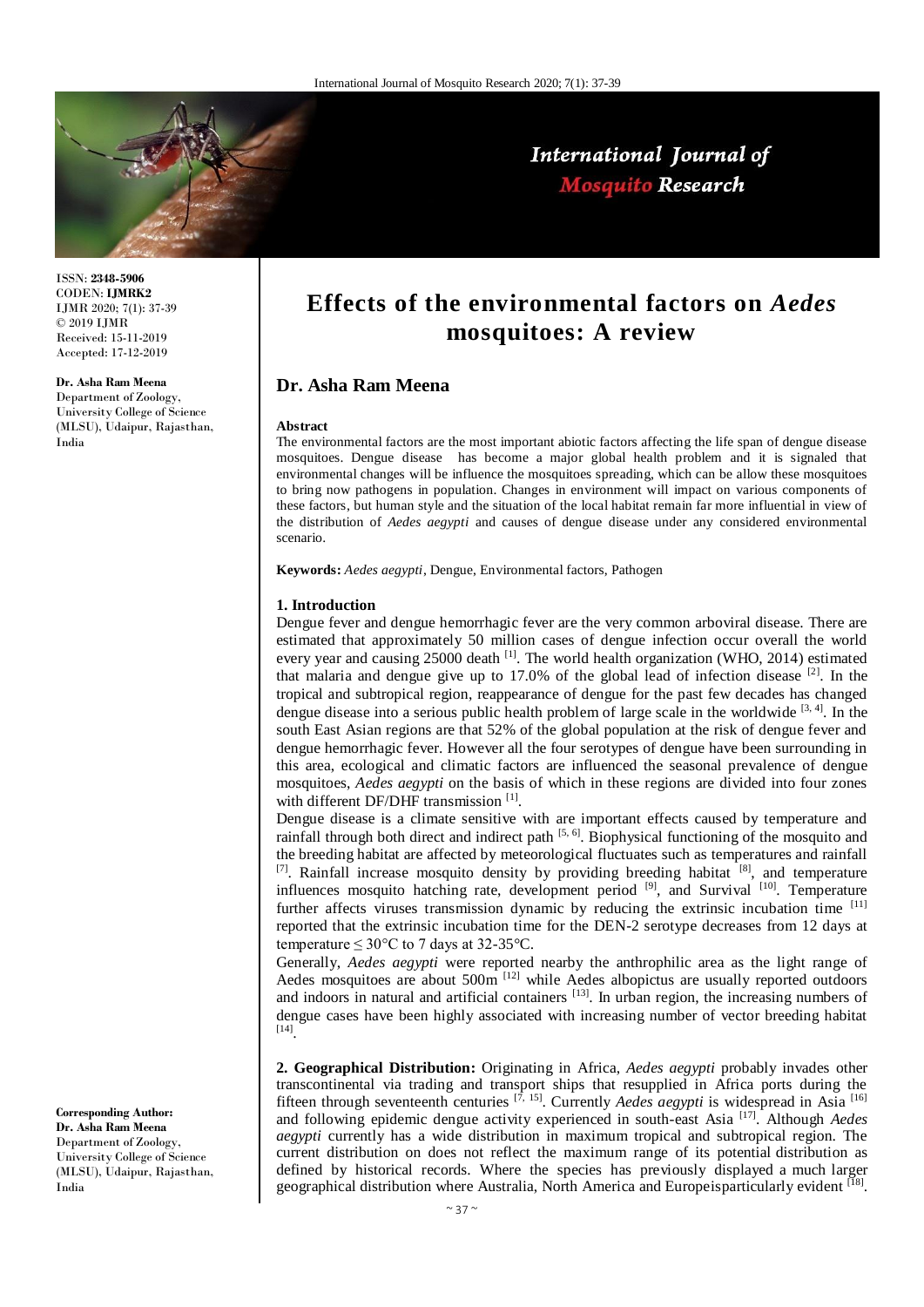**3. Temperature:** The minimum temperature tolerance for *Aedes aegypti* to develop is 16°C, while 34°C is the maximum [7]. The life cycle period from hatching to adult emergence was lower at higher temperature and correlated between density and food supply  $[19]$ . So while temperature does affect larval breeding time and survival rate  $[7, 19, 20]$ , temperature only is generally not a suitable prediction for larval richness  $[20]$ . In laboratory experiments, the absolute minimum temperature that cold –acclimatized unfavorable condition Aedes albopictus eggs can resist can be as minimum as -12°C [8], but Aedes albopictus eggs has been survivorship in the field when shortly exposed to these temperatures  $[21]$ . Extremely high and low temperature affect mosquito survival and breeding population.

**4. Spatial distribution:** Aedes species to thrive in urban area that can be endophillic and endophagic allowing Aedes species to reap the benefit of with rain water for breeding [22]. Aedes japonicus may be not included from rock pool habits, showing that a temperature limit may prohibit Aedes Japonicus population from occupying southern area of the US with comparatively high summer temperature [23]. Although the two subspecies of Aedes recognized present time evolved morphological and behavioral differences, there is no indication of breeding separation between them a likely exception  $[24]$ . A more successful approach in from of indirectly as reported by for human behavior traits was to construct a naturalistic model near by the organism or its key microhabitat in this process water containers where eggs are deposited and larvae develop [27].

**5. Elevation:** The result noticed generally dengue prevalence was spread at low elevation. It was point out lower elevation less than 500 meter have reasonable to high vector in habitants <sup>[25]</sup>. Beside it was indicated low elevation in urban area may spread mosquito breeding spaces [26]. People lives at low and warmer region are defenseless to dengue transfer [27].

**6. Rainfall:** Rainfall helps in creation of mosquito breeding sites and blushing off the immature stages of mosquitoes. Exceed rainfall can develop the breeding habitats of mosquitoes and dry condition can either eliminate and provide several new breeding sites in large water bodies for example lake and rivers. The population of mosquitoes is affected by the amount intensity and duration of rainfall  $[28]$ . Rainfall also helps in raise in relative humidity and changes temperature, which affects the life time of mosquitoes, hence transmission of disease<sup>[29]</sup>.

**7. Relative Humidity:** It relative humidity is less than 60%, the life period of mosquitoes is reduced which in turn reduces disease transmission. Relative humidity (60-80%) is considered to be as well as possible for effective transmission of malaria<sup>[30]</sup>.

**8. Predation:** These Predators are below common in open peri-domestic areas and hence wooded areas appear to show as barrier to Aedes albopictus growth  $[31, 32]$ . These species are a normal freshwater invertebrate's carnivore species in South Africa in different of water types as well as container habitats that is like other notonectidae species, has a feeding preference for mosquito larvae and different small invertebrates in the water column [33, 34].

**9. Parasitism**: It is not clear that climate or land use change may affect on gregarine parasites but  $^{[35]}$  noticed that the during of tree holes highly decreased intensity and frequency of parasitism by Aedes bareeti, showing that climate changes towards dryness may decrease parasitism and increased Aedes Populations.

# **10. Conclusion**

The life cycle of Aedes mosquitoes are directly influenced by environmental factors including as temperature, rainfall, humidity and other components. Various environmental factors affect the incidence of the vector-borne disease. Rainy season affects the frequency of the activity of dengue mosquitoes. Aedes vectors and dengue transmission are sensitive of minimum and maximum temperature, the value of the tolerance high and low temperature different by dengue vector and virus. Thus the condition of environmental factors affects the virus, dengue vector and human behavior directly and indirectly.

### **11. References**

- 1. World Health Organization. Strengthen implementation of the global strategy for dengue fever/dengue haemorrhagic fever prevention and control. Geneva, 1999. (WHO/CDS/ (DEN) IC/2000.1).
- 2. WHO. Health Situation in the South East Asian Region WHO Regional Office, South East Asia, New Delhi, 1998-2000.
- 3. Teixeira MDG, Costa MCN, Guerra Z, Barreto ML. Dengue in Brazil: Situation-2001 and trends. Dengue Bulletin. 2002; 26:70-76.
- 4. Barrera R, Delgado N, Jimenez M, Valero S. Ecoepidemiological factors associated with hyper endemic dengue hemorrhagic fever in Maracay city, Venezuela. Dengue Bullittin. 2002; 26:84-95.
- 5. Morin CW, Comrie AC, Ernst K. Climate and dengue transmission: Evidence and implications. Environment Health Prospect. 2013; 121:1264-1272.
- 6. Xu L et al. Climate variation drives dengue dynamics. Proc Natl Acad Sci USA. 2017; 114:113-118.
- 7. Christophers SR. *Aedes aegypti* (L.) the Yellow Fever Mosquito; Cambridge University Press: London, UK, 1960.
- 8. Moore CG, Cline BL, Ruiz-Tibén E, Lee D, Romney Joseph H, Rivera-Correa E. *Aedes aegypti* in Puerto Rico: environmental determinants of larval abundance and relation to dengue virus transmission. Americal Journal Tropical Medicine Hygienic. 1978; 27(6):1225-1231.
- 9. Mohammed A, Chadee DD. Effects of different temperature regimens on the development of *Aedes aegypti* (L.) (Diptera: Culicidae) mosquitoes. Acta Tropical. 2011; 119:38-43.
- 10. Tun-Lin W, Burkot TR, Kay BH. Effects of temperature and larval diet on development rates and survival of the dengue vector *Aedes aegypti* in north Queensland, Australia. Medicine Vector Entomology. 2000; 14:31-37.
- 11. Watts DM, Burke DS, Harrison BA, Whitmire RE, Nisalak A. Effects of temperature on the vector efficiency of *Aedes aegypti* for dengue 2 virus American Journal Tropical Medicine Hygienic. 1987; 36:143-152.
- 12. Dom NC, Madzlam MF, Yusoff SNN, Ahmad AH, Ismail R, Camalxaman SN. Profile distribution of juvenile Aedes species in an urban area of Malaysia.